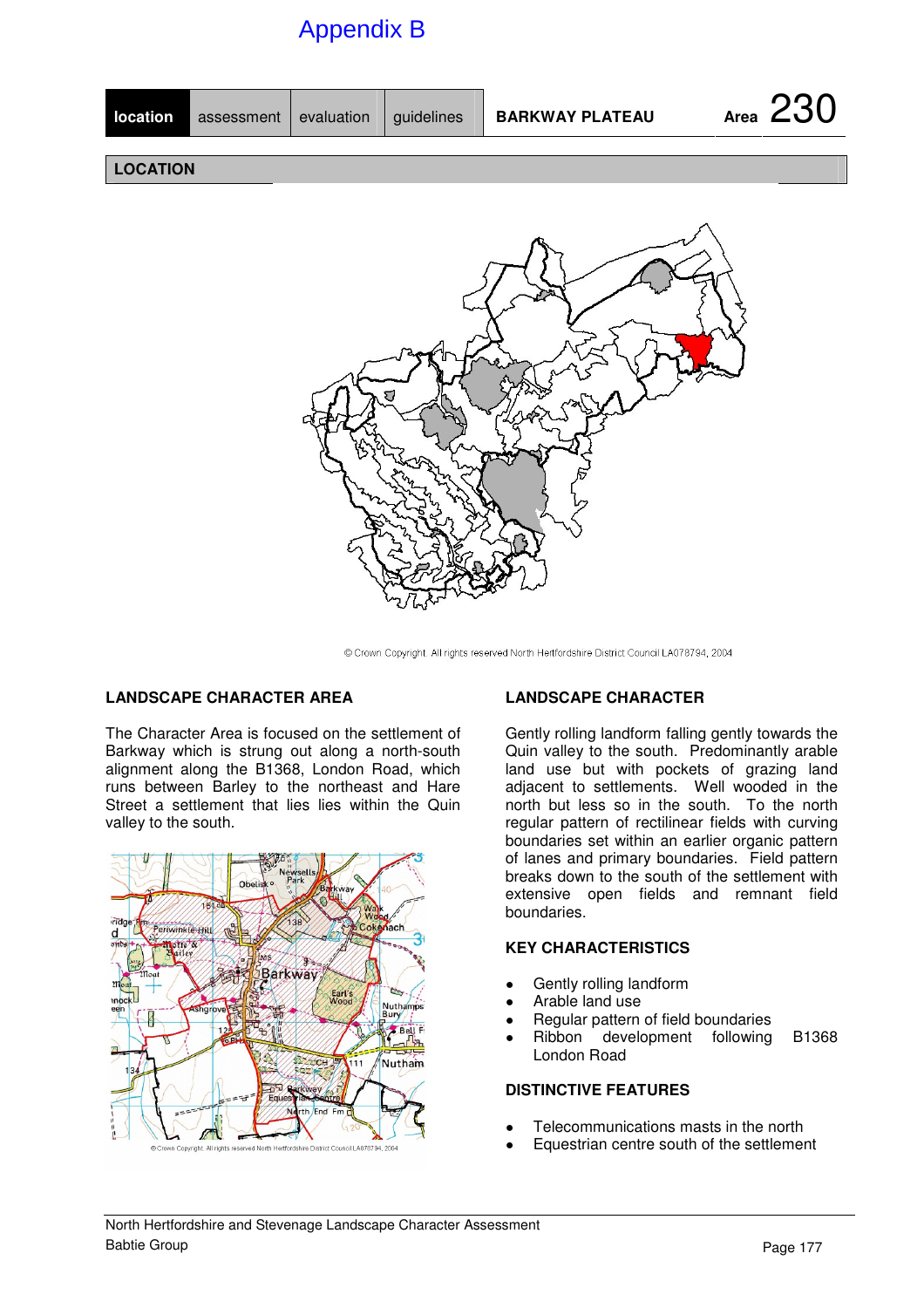**IDENSIES ASSESSMENT** evaluation guidelines **BARKWAY PLATEAU Area** 230

### **ASSESSMENT**

### **PHYSICAL INFLUENCES**

#### **Geology & soils**

Predominantly Boulder Clay over Chalk with limited Clay-with-Flints. Damp calcareous clay soils.

#### **Topography**

Gently sloping plateau falling towards the south.

#### **Degree of slope**

Typically 1:40.

#### **Altitude range**

110m to 150m.

#### **Hydrology**

Network of local streams which often disappear into the chalk. Numerous ponds around the settlement. Artificial lakes at Cokenach Park.

#### **Land cover and land use**

Predominantly arable land use plus other areas of grazing land. Golf course to southeast of Barkway.

#### **Vegetation and wildlife**

Rokey Wood is an ancient ash and maple woodland typical of other boulder clay woods to the west. In common with these woodlands it has a varied ground flora.

An abundance of ancient oak, ash and maple woodlands are centred around the Cokenach Estate. Examples include Wynnd's Grove and Doctors Grove and Earls Wood and Walk Wood former coppice-with-standards woodland now partly ornamental.

Herb paris and various orchids are recorded from the woodlands where fallow deer are also a feature.

Barkway Meadow is an example of damp, unimproved neutral grassland. Barkway is important for pipistrelle and brown long-eared bats.

### **HISTORICAL AND CULTURAL INFLUENCES**

Earthworks, which may represent the remains of a deserted medieval village, lie at Cokenach in the northeast. A motte and bailey castle lies to the northwest at Periwinkle Hill.

The medieval settlement of Barkway lies to the southwest of Cokenach and was recorded in the Domesday Book as Berchewig. The church of St Mary Magdalene, Cokenach, dates to the 13th century. A prehistoric ring ditch lies to the northwest of Barkway.

#### **Field Pattern**

The historic agricultural landscape pattern consists of a mixture of, 20th century leisure use, 18th century and later enclosure, prairie fields – post 1950s boundary loss, post 1950s enclosure. Informal medieval parkland lies to the northeast, (Cokenach designated as an Historic Park and Garden). Ancient woodland and small areas of 19th – 20th century plantation to the west and unimproved rough pasture to the south.

#### **Transport Pattern**

The B1368 London Road runs down the centre of the Character Area.

#### **Settlements and Built Form**

The historic settlement pattern is characterised by the ribbon development of Barkway following the B1368, London Rd. Barkway High Street contains several buildings of note including a late Medieval Hall House, which has a jettied gable with entrance facing the street, The Red House a large 18th century house, now two dwellings, and a rebuilt Hall House of Wealden type.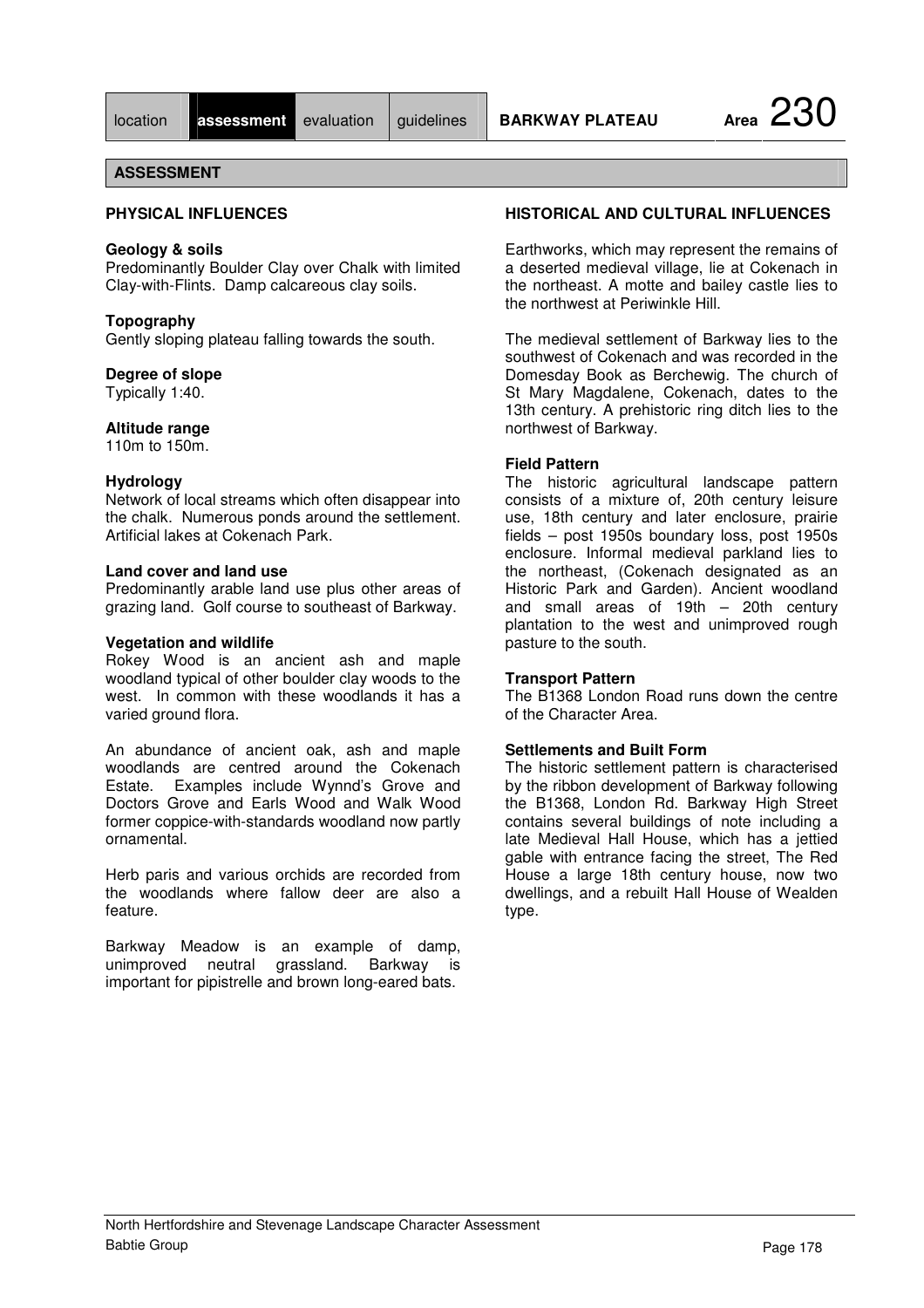| location | assessment |  |
|----------|------------|--|

#### **VISUAL AND SENSORY PERCEPTION**

Focused on the surroundings of the settlement of Barkway. There is a transition from the large scale open landscapes in the south to the more intimate smaller scale in the north.

#### **Rarity & distinctiveness**

Landscape type comparatively common within the District. Cokenach parkland in the north provides local distinctiveness.

### **VISUAL IMPACT**

Local development and agricultural buildings feature at a local scale.

#### **ACCESSIBILITY**

Well covered by network of lanes, tracks and rights of way.

#### **COMMUNITY VIEWS**

Hertfordshire County Council (HCC) have undertaken Tier B (Community of Place) consultations. Views of the local community have been sought and contributor's responses to each of the Character Areas will be analysed and a summary of the responses provided by HCC.

### **LANDSCAPE RELATED DESIGNATIONS**

| LC <sub>2</sub> | Landscape Conservation Area |
|-----------------|-----------------------------|
| GD 1906         | Cokenach                    |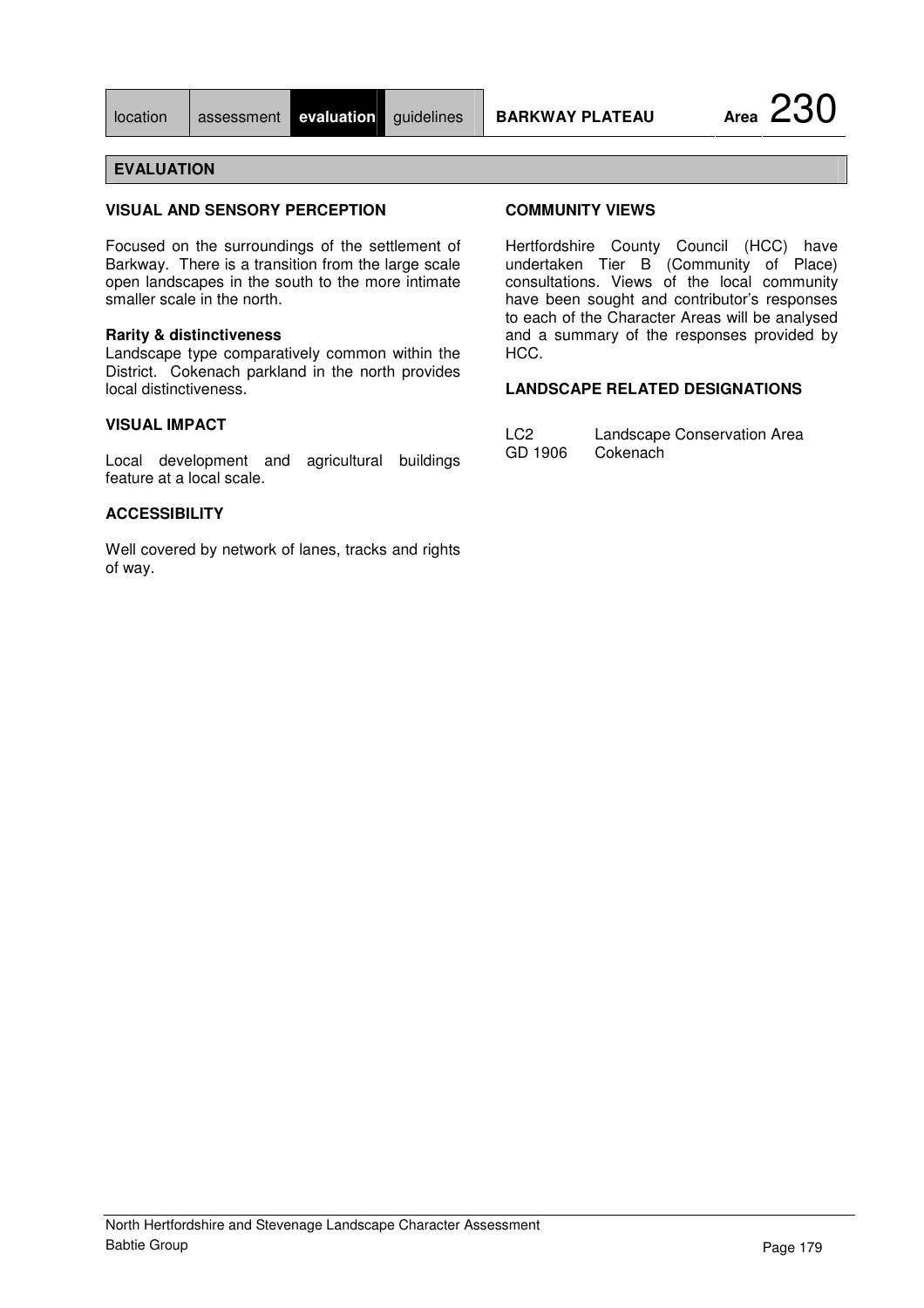| <b>CONDITION</b>                         |                 |
|------------------------------------------|-----------------|
| Land cover change:                       | Localised       |
| Age structure of tree cover:             | Mature          |
| Extent of semi-natural habitat survival: | Widespread      |
| Management of semi-natural habitat:      | Not obvious     |
| Survival of cultural pattern:            | Interrupted     |
| Impact of built development:             | Low             |
| Impact of land-use change:               | Low             |
| <b>Matrix Score:</b>                     | Moderate        |
| <b>ROBUSTNESS</b>                        |                 |
| Impact of landform:                      | Apparent        |
| Impact of land cover:                    | Prominent       |
| Impact of historic pattern:              | Apparent        |
| Visibility from outside:                 | Locally visible |
| Sense of enclosure:                      | Partial         |
| Visual unity:                            | Coherent        |
| Distinctiveness/rarity:                  | Frequent        |
| <b>Matrix Score:</b>                     | <b>Moderate</b> |

| CONDITION | GOOD        | Strengthen and<br>reinforce | Conserve and<br>strengthen | Safeguard and<br>manage                    |
|-----------|-------------|-----------------------------|----------------------------|--------------------------------------------|
|           | MODERATE    | Improve and<br>reinforce    | Improve and<br>conserve    | Conserve and restore                       |
|           | <b>POOR</b> | Reconstruct                 | Improve and<br>restore     | Restore condition to<br>maintain character |
|           |             | <b>WEAK</b>                 | <b>MODERATE</b>            | <b>STRONG</b>                              |
|           |             |                             | <b>ROBUSTNESS</b>          |                                            |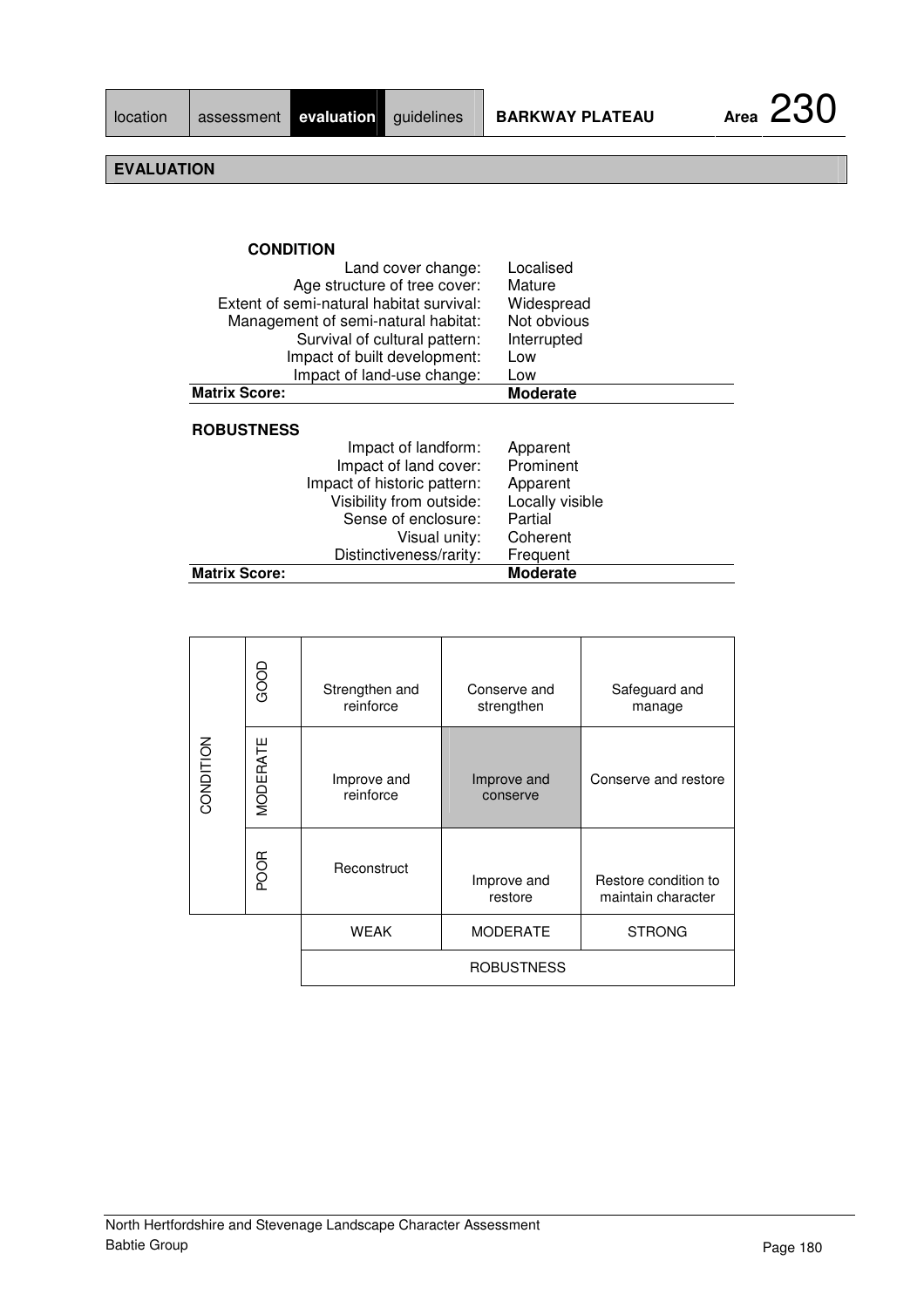Area  $230$ 

### **EVALUATION**

### **INHERENT I ANDSCAPE SENSITIVITY**

### **Landscane Character Sensitivities**

- The historic settlement pattern in the main settlement of Barkway is characterised by ribbon development along the B1368 and would be sensitive to inappropriate or unsympathetic development and any form of development not in scale with the village
- Traditional materials  $\sigma$ f black weatherboarding, painted render or pargeting, flint infill panels and thatch are common to buildings throughout the Character Area
- Abundant ancient oak, ash and maple woodlands around the Cokenach, which are vulnerable to lack of management, removal or introduction of non-native species
- Cokenach historic parkland is a registered garden that falls partly within this Character Area, which could be at risk from development pressure and inconsistent management
- Several areas of historic interest, particularly Periwinkle Hill motte and bailey castle and prehistoric earthworks, are vulnerable to loss
- Good public access through numerous rights of way, the Hertfordshire Way, lanes and tracks
- A small number of incongruous elements have been introduced into the Character Area, including telecommunication masts along 'The Joint' on the northern boundary of the Character Area and palisade fencing around a sewage works, which currently act as detractors

Overall Barkway Plateau is considered to be of moderate sensitivity. The settlement focused Character Area has a traditional ribbon development and a number of historic features that would be sensitive to the introduction of unsympathetic elements.

#### **Visual Sensitivities**

- Views within the Character Area are generally focused towards Barkway village
- Closer to the village views are more enclosed as the landscape is of a smaller scale
- The skyline when looking towards the Character Area from the north has already heen part degraded in by telecommunications masts

In visual terms, Barkway Plateau is considered to be of **moderate sensitivity**. Views within the Character Area are relatively enclosed. However, some incongruous features have impinged on views into the Character Area.

#### **LANDSCAPE VALUE**

Overall Barkway Plateau is considered to be of moderate landscape value. Aspects of particular value within Barkway Plateau are the minimal number of incongruous elements, the uninterrupted views, the relative tranquillity and the presence of vernacular settlement that contributes to a distinctive sense of place.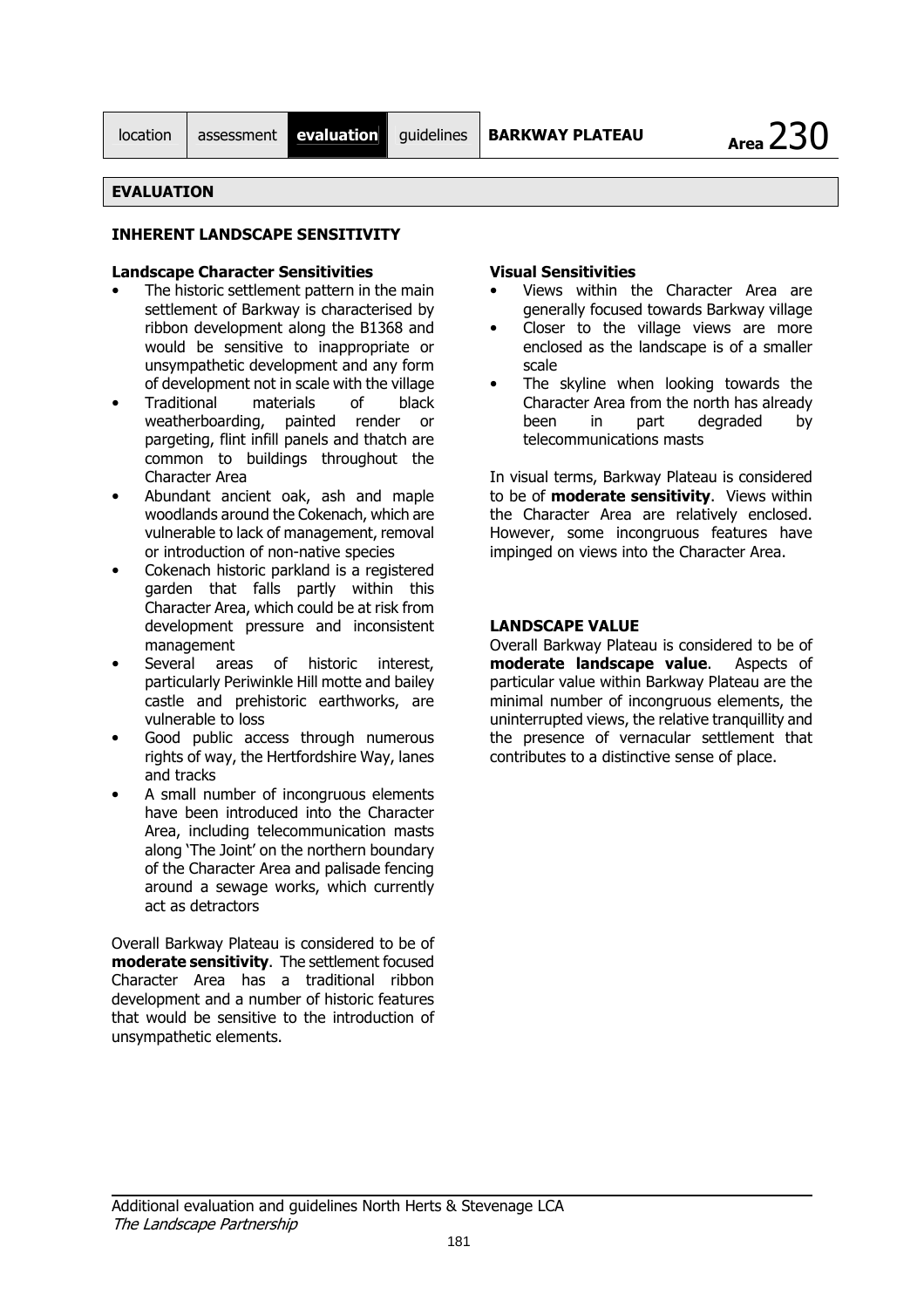| location |  |
|----------|--|
|          |  |

### **CAPACITY TO ACCOMMODATE DEVELOPMENT**

### Large urban extensions and new settlements (>5ha)

This type of development would not be appropriate within this Character Area, due to its rural and small scale nature. It would introduce elements that would alter the character and affect the existing key characteristics such as the historic ribbon development form and the small scale regular pattern of field boundaries. Increased housing development would be likely to affect the existing minor roads, which could erode the character of the landscape. Extensive development could also disrupt the rights of way network and could reduce accessibility to the countryside.

The landscape capacity for major urban extensions or new settlements is considered to be low.

### **Smaller urban extensions (<5ha)**

This type of development would not be entirely appropriate within this Character Area, due to its rural and undeveloped character. Visual impacts could be moderate, due to the enclosed and focused views currently experienced. Some small scale expansion of Barkway, carefully designed and in keeping with the existing character of the village, could possibly be accommodated.

The landscape capacity for small urban extensions is considered to be moderate to low.

### Major transport developments/improvements

This type of development would not be appropriate within this Character Area, due to the largely rural character of most routes at present. Upgrading of existing roads and lanes could erode the character of the landscape. Additional traffic would also affect the peace and tranguillity of the Character Area. The landscape capacity for major transport developments/improvements is considered to be low.

#### **Commercial/warehouse estates**

This type of large scale development would not be appropriate in this character area. There are not currently any large scale developments of this type within the area. Existing minor roads would be inappropriate for any significant larger volumes of traffic and/or HGVs. Any upgrading of the existing network would cause damage to the landscape character. Extensive development could also disrupt the rights of way network and reduce accessibility to the countryside.

The landscape capacity for commercial/warehouse estates is considered to be low.

### **Individual large/bulky buildings**

There may be some limited capacity for sympathetically located and designed individual large buildings, particularly if they were of an agricultural character and in keeping with the rural character. However, large buildings, if not carefully located, would erode the rural and intimate character of Barkway village. The landscape capacity for individual large/bulky buildings is considered to be low to moderate.

#### Large scale open uses

The small scale of Barkway Plateau would make it more difficult to accommodate large scale 'open' uses without potential loss of mature vegetation in the form of hedgerows and woodland blocks. This would not be in keeping with the rural character of the area and could introduce new elements that would conflict with the existing characteristics. The minor roads are unlikely to have capacity to accommodate development or would need considerable upgrading to be able to accept larger volumes of traffic and/or HGVs, which would further dilute the landscape character. Extensive development could also disrupt the rights of way network and reduce accessibility to the countryside.

The landscape capacity for large scale 'open' uses is considered to be low.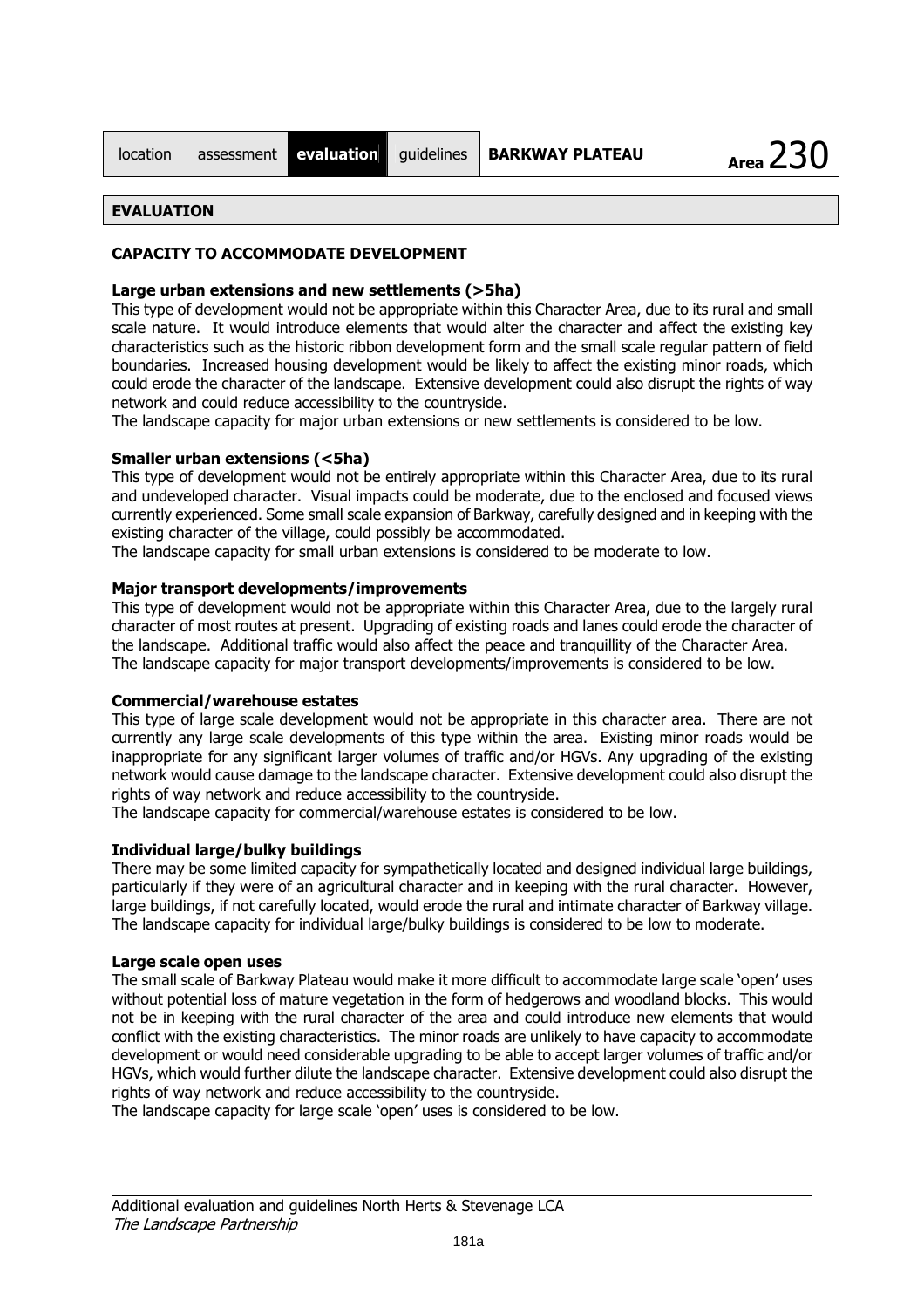| location | ass |
|----------|-----|
|          |     |

### Mineral extraction/waste disposal

This Character Area is currently relatively rural in appearance with small scale linear development. Whilst some small scale mineral extraction could be accommodated with careful design and mitigation measures, larger scale extraction or waste disposal would not be in keeping with the character of Barkway. The minor roads would need considerable upgrading to be able to accept larger HGVs, which could further dilute the landscape character. Larger scale extraction could also disrupt the rights of way network and reduce accessibility to the countryside. Restoration proposals for any consented schemes should be mainly at grade and include for additional planting in character with existing patterns.

The landscape capacity for mineral extraction is considered to be low to moderate. Waste disposal would be a problem in all character areas due to the presence of aquifers.

### **Incremental small scale development**

There may be some capacity for carefully located and designed small scale developments within the Character Area, particularly if they were of an agricultural nature and in keeping with the rural character. However, due to the existing small scale character any proposals would need clear justification to avoid the erosion of the contained character of Barkway Plateau.

The landscape capacity for incremental small scale developments is considered to be low to moderate.

### Utilities developments e.g. masts, pylons, wind turbines

There are currently a small number of detractors in the areas. These include existing telecommunications masts, which are visible on the skyline in views into the Character Area from the north. Further utilities developments or structures such as masts or wind turbines are likely to have a major impact on the rural character of Barkway Plateau. Large scale tall elements such as these would be highly visible within the Character Area, as well as in surrounding Character Areas.

The landscape capacity for utilities developments is considered to be low to moderate.